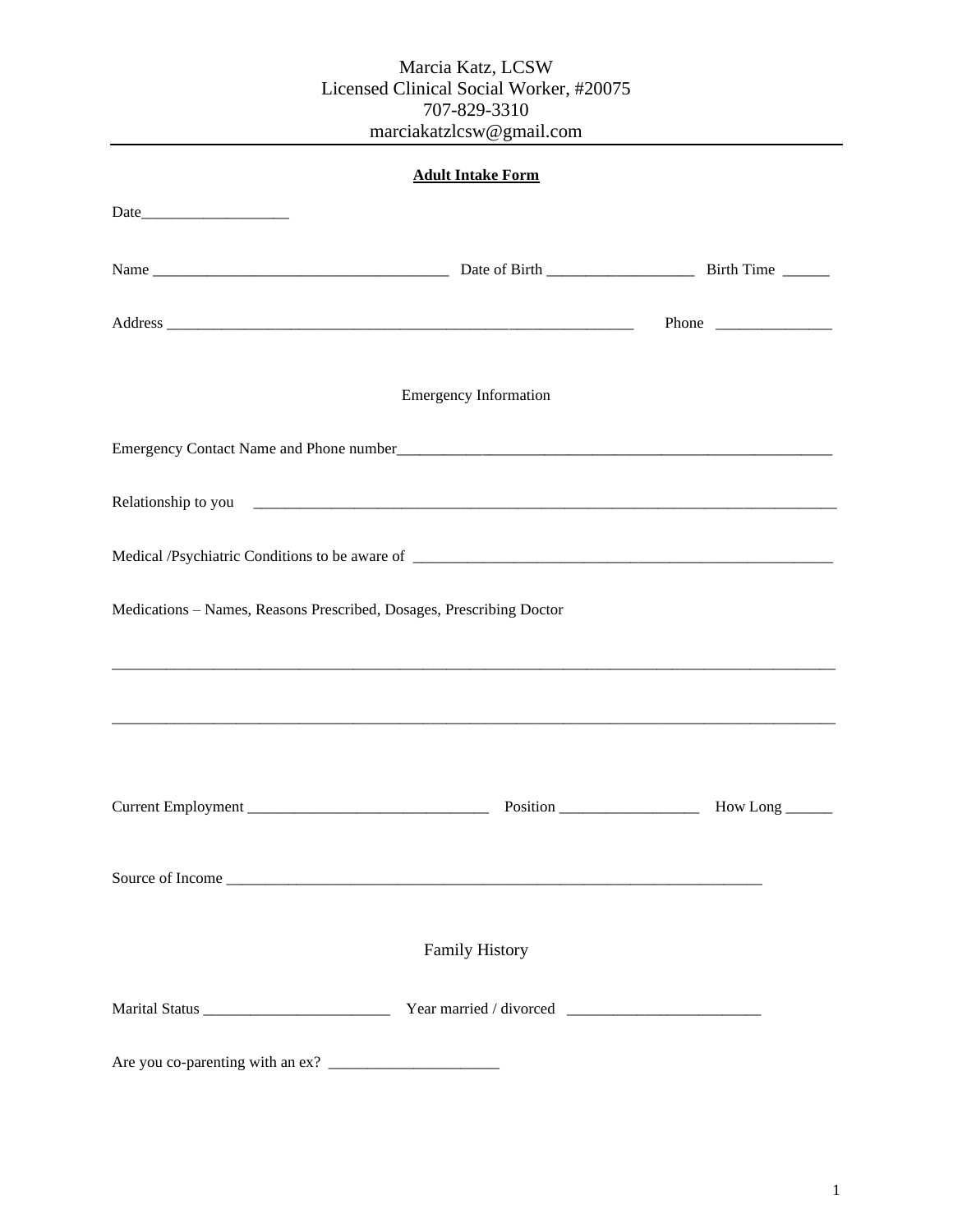Other family members – please specify if they are living in your home

| Name                                          | Age | Relationship                                                                                                    |
|-----------------------------------------------|-----|-----------------------------------------------------------------------------------------------------------------|
|                                               |     |                                                                                                                 |
|                                               |     |                                                                                                                 |
| <u> 1989 - Andrea Andrew Maria (h. 1989).</u> |     |                                                                                                                 |
|                                               |     |                                                                                                                 |
|                                               |     |                                                                                                                 |
|                                               |     |                                                                                                                 |
|                                               |     |                                                                                                                 |
| who it relates to:                            |     | Are there or has there been any of the following for you or your family members? If so please check and specify |
| Alcohol/Drug Use or Abuse                     |     | Serious/Chronic Illness or Accident                                                                             |
| Suicide                                       |     | Mental Illness ______                                                                                           |
| Child Abuse                                   |     | Domestic Violence                                                                                               |
| Legal / Law Problems _____                    |     | Learning Disabilities _____                                                                                     |
| Sexual Abuse                                  |     | Death of a Family Member ____                                                                                   |
|                                               |     |                                                                                                                 |
|                                               |     |                                                                                                                 |
|                                               |     |                                                                                                                 |
|                                               |     |                                                                                                                 |
|                                               |     |                                                                                                                 |
|                                               |     |                                                                                                                 |
|                                               |     |                                                                                                                 |